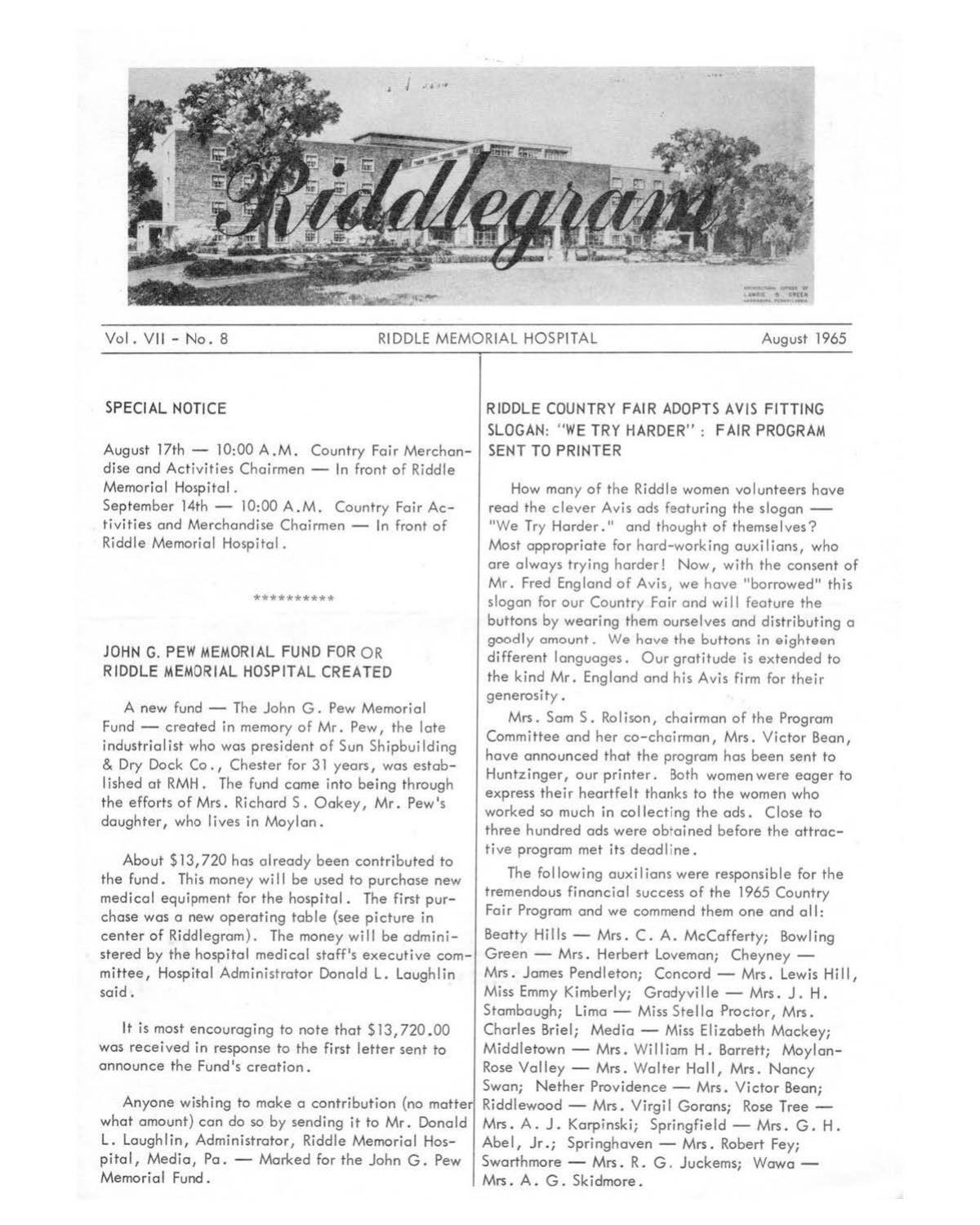

Alice Dono Haberle points to "WE TRY HARDER" Avis buttons os Mrs. Robert Horris and Mrs. Richard Shoemaker look on ....•

#### COUNTRY FAIR JOTTINGS

Beehive  $-$  This year the booth will concentrate on few but very good selling prizes .... Seo Oas hos asked auxiliary presidents to make o plea for (1) money (2) S&H Green Stomps (3) bottles of cheer to replace the assorted prizes donated by auxiliaries in previous years ... There will also be a big prize for children, possible a bike. Please call Bea Oas to  $contribute - LO 6-4602.$ 

\*\*\*\*\*\*\*\*\*

Around the World Booth- Shirley Holland-- Packages needed-LO 6-0211.

Children's Booth-Evelyn Hixson-LO 6-0436.

Gorden Booth-Jon Porks-565-0536. Need ortificol flowers, containers plants and shrubs for booth on Fair Doy.

Attic Shop-Fanny Green-LO 6-0787. White Elephants.

Women's Booth-Agnes Tiley-LO 6-2679. Big juice cans (please wash...)

Xmas Booth-Mrs. Meredyth Grohom--LO 6-5516. Plastic tomato containers.

Practical Nurses-These women ore looking for on electric meat slicer to borrow on the day of the Fair. Please call Mrs. Lone at LO 6-9400, or the Volunteer Office ot LO 6-9400 or Helen Loimbeer at LO 6-3776.

### LINES TO THE LADIES

The date for the Annual Founders' Day Dance has been set for November 13th ... More details later ... Dr. L. J. Rendin, a member of the Boord of Trustees of Haverford Hospital since 1963, hos been elected Vice President of the Boord ... Mrs. Non Ulmer, former Concord ouxilion, is now the resident custodian ot Carpenters' Holl and lives in the historic residence ... Did you know that we sell more Treasure Trove coupons than any other hospital in Pennsylvania?

Keep up the good work in selling these ... our major source of Fair income ...

\*\*\*\*\*\*\*\*\*\*\*\*

HELP! HELP! Country Fair workers ore still needed ... Please contact your ouxi liory president if you con work on Fair Doy ... Husbands ore needed to direct parking ... The Country Store, Candy Shop and Bakery Shoppe con all use workers ... Please coll Helen Laimbeer, LO 6-3776... Know of anyone with o meat slicer? Practical nurses need one badly!!! Children's Booth can use volunteers also...Gail Lynch, nurse's aide, is getting the cotton candy machine for the Fair ... Don't forget to tell your friends with children that we will hove Baby Sitting at the Fair - only 25¢ an hour!!!!...

#### \*\*\*\*\*\*\*\*\*\*\*\*

George Lyons and the Media Lions wi 11 be in charge of parking at the Fair ... Media Junior Chamber of Commerce will help with the "Hole in One" game ... Swarthmore Rotary Club to assist with children's rides ... Soize Macaulay's son Jomes just fine ofter o Riddle stay ... Our thanks to Dr. Jomes Pomeroy's wife for her thoughtfulness in saving vases for use in the hospital by patients ... Sow Catherine Wilcox shopping in Media - her Wild Goose Restaurant leased to Jock Kelly ... Wont a Hammond Spinet Organ that is like brand new for only \$700?? Call Loretta Mitchell, TR 6-8772...

#### \*\*\*\*\*\*\*\*\*\*\*\*\*\*

Your editor thanks Mary Mallon for handling the moiling of the July Riddlegrom while she vacationed Miss Penelope Don Carlos Watson, (Penny), daughter of Mr. and Mrs. William A. Watson will marry Mr. William Poul Greener Ill on August 14th at the Lutheran Reformed Church in Rose Tree ... reception to follow at her home... Frances Carter who is leaving Riddle at the end of August to live in Jersey wishes to express her thanks for the support ol aides and orderlies  $-$  she was a V.P. of the Nurses Aides and Orderlies ...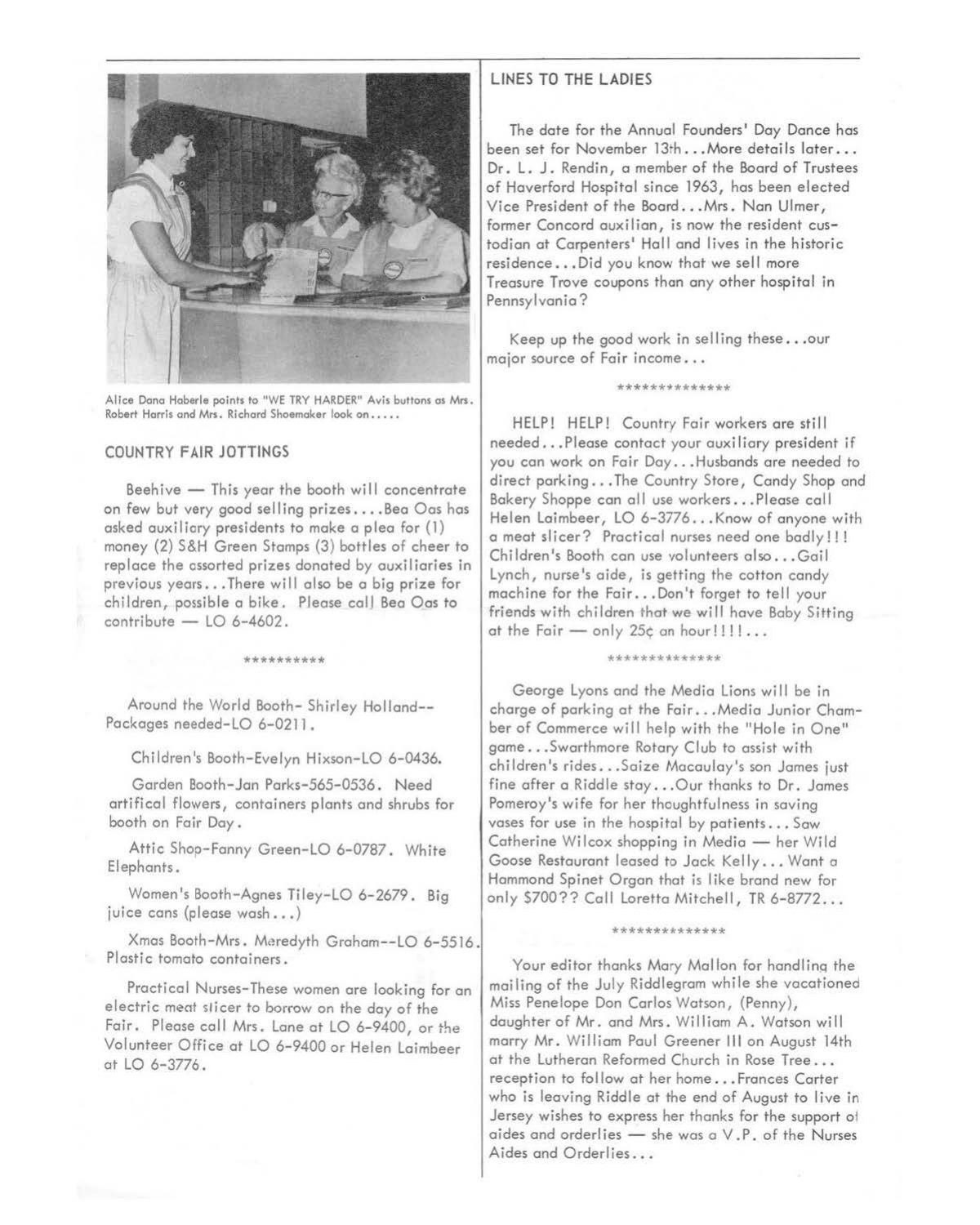WE TRY HARDER TO MAKE OUR COUNTRY FAIR BIGGER AND BETTER THAN EVER.....

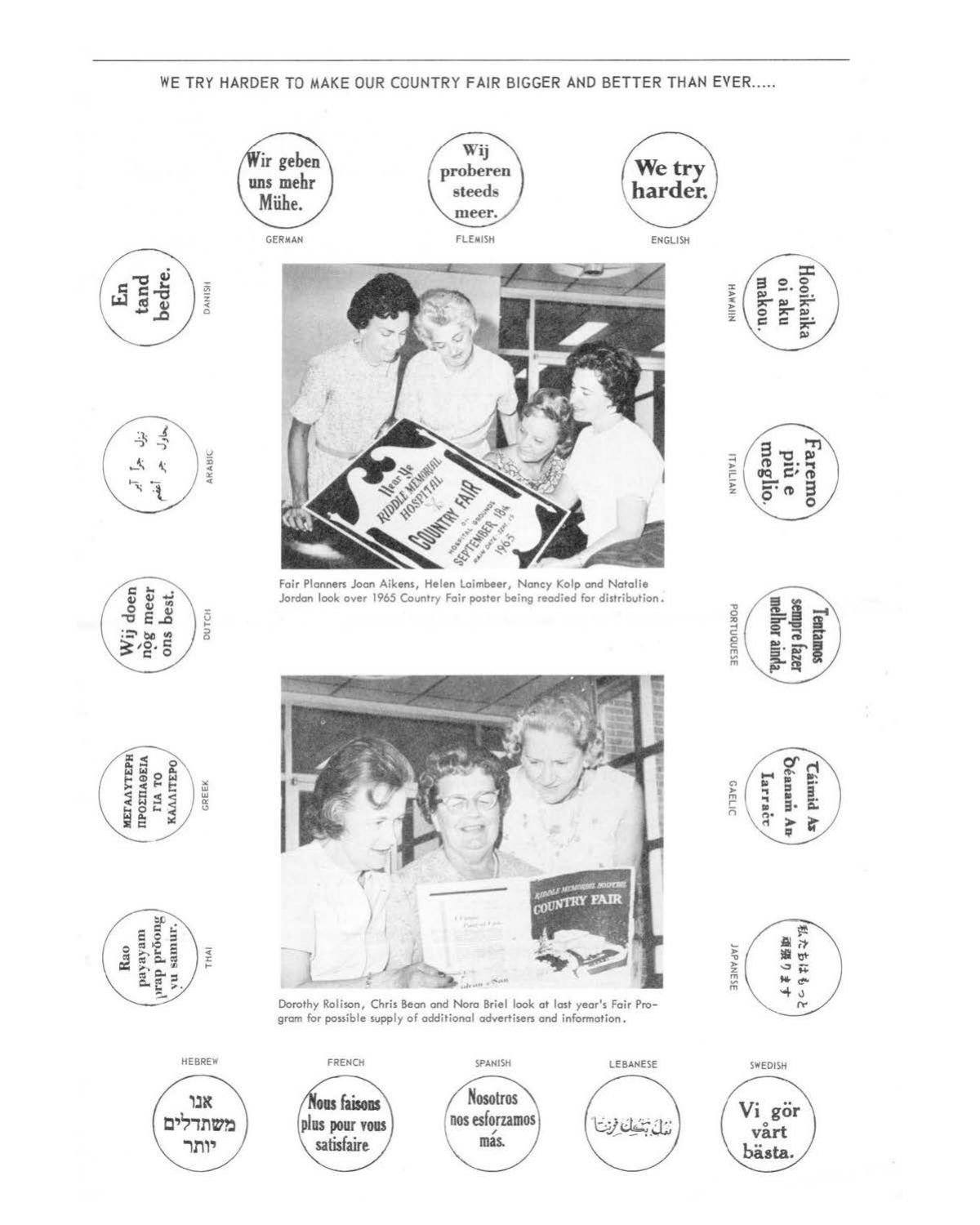### LINES to the LADIES continued from page 2

Mr. Wayne Donahoo (Esther Read's father) donated an elegant, solid walnut Grandmother's Clock to the hospital in the spring after a stay here.. he made it with his own hands...chimes every 15 minutes... lovely Westminster chimes... located in Mr. Laughlin's office...Did you know that our Gift Shop is fully equipped with pills to help us for any special troubles or difficulties we may have... among the pill assortment (price only 29¢ a bottle!) are: Smart Pills, Worry Pills, Paunchy Pills, Stock Market Pills, Little Lover Pills, Money Pills - even TV, Hi-Fi, Ugly, Dancing, and Parent doses!!!

Efficient Dorothy Rolison and Chris Bean met some wonderful Philadelphia V.I.P.'s during their tours to solicit ads for the program...We are preparing for the biggest, best Fair ever in September. The next issue of the Riddlegram is, of course, The Country Fair Issue. We hope you will do all in your power to help at the Fair and then to promote the attendance there. Above all, do wear your Avis buttons with our adopted slogan:

#### "WE TRY HARDER"

To tell the truth, no one can do any more than just  $that$  $||$ 

Enjoy this last month of sunny, summer days in August...See you in print next month...ADH



I'm RIDDLE De Diddle. The HOSPITAL Duck. Tou can take me home For less than a buck.

I'll be a help around the house By holding your memos. And notes to your spouse.

I can hold recipes. Shopping lists, too! Why don't you buy me? There's lots I can do!

The friendly, helpful Riddle de Diddle Duck may be ordered in practically any color - painted to order by Esther Read. (Her father manufactures the little fellow). It is being sold by Country Store Booth for only 75¢ each. Call Esther Read at LO 6-6777 to order or leave your order in the Volunteer Office.

JUDGE JOHN V. DIGGINS, FRIEND OF RMH, ANNOUNCES...............

#### "OPERATION NEW START"

(The following appraisal of RMH and suggestion of "Operation New Start" as a community project is reprinted in its entirety from The Delaware County Daily Times of July 30, 1965. To Judge Diggins, a Riddle champion, our deepest gratitude. ADH).

### HOSPITAL FINANCIAL PLAN OKd

In approving the agreement, Judge Diggins complimented Macartney and the financial institutions for their efforts and said: "It is frustrating for all of us that the general public, the recipient of this fine facility, simply cannot begin to comprehend the staggering problems that had to be met and overcome in getting an institution of this kind started on a successful history of service.

"But that is part of the obligations of those of us who need all of the fields that are involved in this operation. And I think you all will recall that we have ourselves, speaking for the court, several times expressed our gratitude and admiration for the manner in which these financial institutions have cooperated and supported the efforts of the court and the conservator to preserve this hospital facility for the people of this community, as well as our appreciation of the efforts of many of the citizens and especially the efforts and accomplishments of the medical group here.

### **SUPPORT URGED**

"These financial institutions having, with their substance, demonstrated their confidence in the future of this hospital, I think it greatly behooves all citizens of the community to lend both their moral and physical efforts to the end that the commitments be met and the work of the conservator be justified, as well as demonstrating that the people of this community are worthy of the gift of the donor, Mr. Samuel D. Riddle.

"And whatever criticisms which may have existed hereto, to the extent that such may have been based on fact - and few were - they are no longer valid.

"This is 'Operation New Start,' a community project, soundly organized and properly financed, and serving the public in the most pressing area of our society, in the care of the sick and the dying.

"I say, then, let the people of the county rejoice and dedicate themselves to the future success of Riddle Memorial Hospital."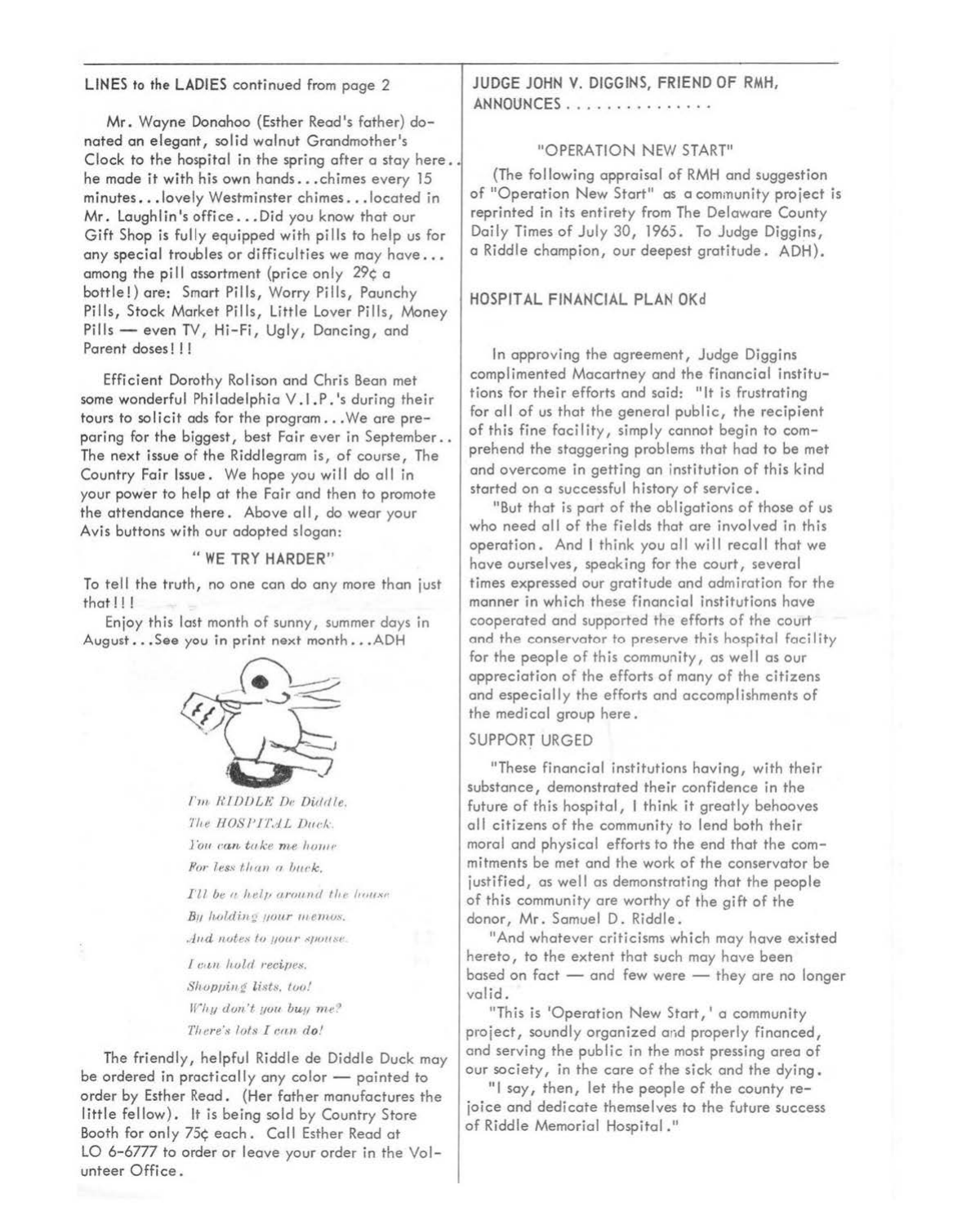

**The** new lsolette, purchased by the Associated Auxiliaries for Pediatrics Dept., is smilingly appraved by Mrs. Russell W. Case, Mrs. James Tunic, Mrs. John Lane, and Dr. A.H. Felman.



Mrs. James Wanner of Swarthmore hos the honor of being Riddle Memorial Hospital's 10,000th patient. She holds son, Mork Franklin, born Aug. 3.



"Isn't it nice?" seems to be what Helen Johnson, Toni Kruc, and Meredyth Graham are soying as they view new Country Fair sign at RMH

# **A PLEA FOR HELP ...**

Volunteers are needed to help in the patterning of Jimmy Johnson, Dartmouth Circle, Wyncroft, Pa .

The two coordinators are: Mrs. Betty Kirk LO 6-5028 ond Mrs. Jean Brodie LO 6-2559.

If you can lend a hand to the above, please call them. Just a few minutes of your time will greatly be appreciated and will be beneficial to this lad.



Miss Helen Cumey, Dr. Gustaf **E.** Engstrom, Mrs. Richard S. Oakey, and Mr. Thomas Latimer admire new operating table bought by the John G. Pew Memorial Fund.



Donnie Watson ond Selma Rende hold a Fair poster under the lucky horseshoe as Mary Shryock looks on....